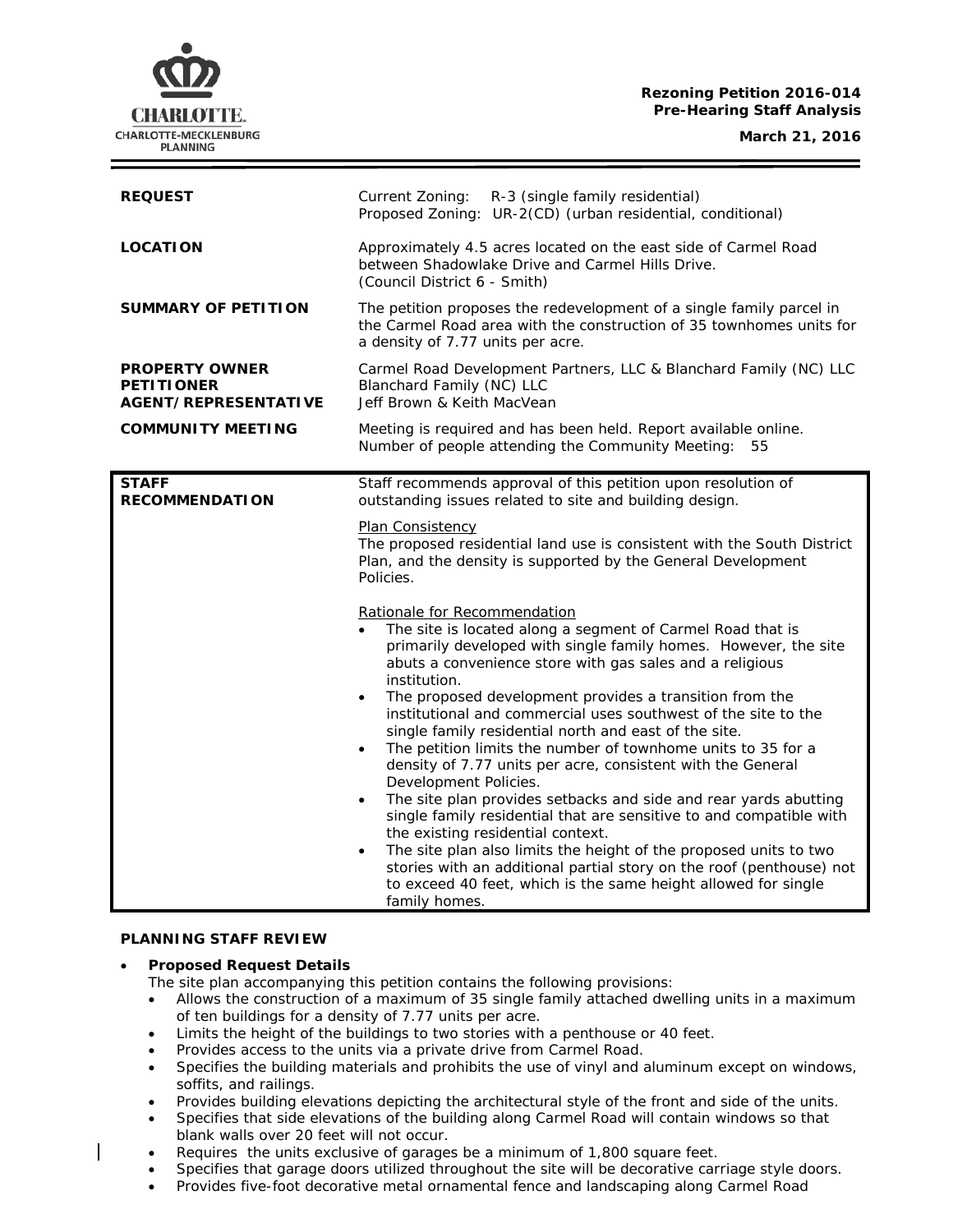between the sidewalk and the private drive.

- Provides an 80-foot building setback along Carmel Road, a 39-foot rear yard along the eastern property line and side yards of 24 feet and 35 feet along the northern and southern property lines abutting single family zoning.
- Provides a 21-foot "Class C" buffer along the northern, eastern and southern property lines with a six-foot opaque fence along the eastern property line.
- Provides an internal sidewalk network, with a minimum of a six-foot planting strip with street trees and six-foot sidewalk on at least one side of the proposed private drive. Pedestrian scale lighting will also be provided along the portion of the private drive that is parallel to Carmel Road.
- Depicts visitor parking on the proposed site plan.

## • **Existing Zoning and Land Use**

- The main portion of the subject property is developed with a house built in 1941, plus residential outbuildings on a parcel zoned R-3 (single family residential). A portion of a separate lot, located to the north and occupied by a single family home, is included in the subject rezoning. The home on this lot will remain and the majority of the lot will stay zoned R-3 (single family residential).
- Southwest of the subject site, abutting the inside of the "L" portion of the site, is a convenience store with gasoline sales zoned B-1(CD) (neighborhood business, conditional) under rezoning petition 1994-085. Abutting further south is a religious institution in R-3 (single family residential) zoning.
- Abutting to the east and north, and across Carmel Road to the west, are single family homes in R-3 (single family residential) zoning.
- See "Rezoning Map" for existing zoning in the area.

## • **Rezoning History in Area**

• There have been no rezonings in the immediate area in recent years.

## • **Public Plans and Policies**

- The *South District Plan* (1993) shows the subject property as single family residential up to three dwellings per acre. The plan references the residential location criteria of the *General Development Policies* for areas of higher density development.
- The *General Development Policies* (GDP) provides policy guidance for evaluating proposed residential densities greater than four units per acre. The petition meets the General Development Policies locational criteria for consideration of up to eight dwellings per acre as illustrated in the table below.

| <b>Assessment Criteria</b>         | Density Category - up to 8 dua |
|------------------------------------|--------------------------------|
| Meeting with Staff                 | $1$ (Yes)                      |
| Sewer and Water Availability       | 2 (CMUD)                       |
| Land Use Accessibility             | $1$ (Low)                      |
| <b>Connectivity Analysis</b>       | 3 (Medium)                     |
| Road Network Evaluation            | O(No)                          |
| Design Guidelines                  | 4 (Yes)                        |
| Other Opportunities or Constraints | ΝA                             |
| <b>Minimum Points Needed: 11</b>   | <b>Total Points: 11</b>        |

• *General Development Policies-Environment:* The petition supports the *General Development Policies-Environment* by redeveloping an existing site in a developed area, minimizing further environmental impacts while accommodating growth.

# • **TRANSPORTATION CONSIDERATIONS**

- This petition will not significantly increase the amount of traffic that can be generated on the site. The primary transportation goals for this site are to improve walkability by implementing streetscape improvements around the site. The petition provides these improvements, with wide sidewalks and planting strips. CDOT is requesting the petitioner modify the existing median on Carmel Road to provide a pedestrian refuge median to improve transit accessibility.
- **Vehicle Trip Generation:** Existing Use: 20 trips per day (based on two single family dwellings). Current Zoning: 180 trips per day (based on the entitlement for 15 single family dwellings). Proposed Zoning: 260 trips per day (based on 35 townhome units).
- See Outstanding Issues Note 5.

#### **DEPARTMENT COMMENTS** (see full department reports online)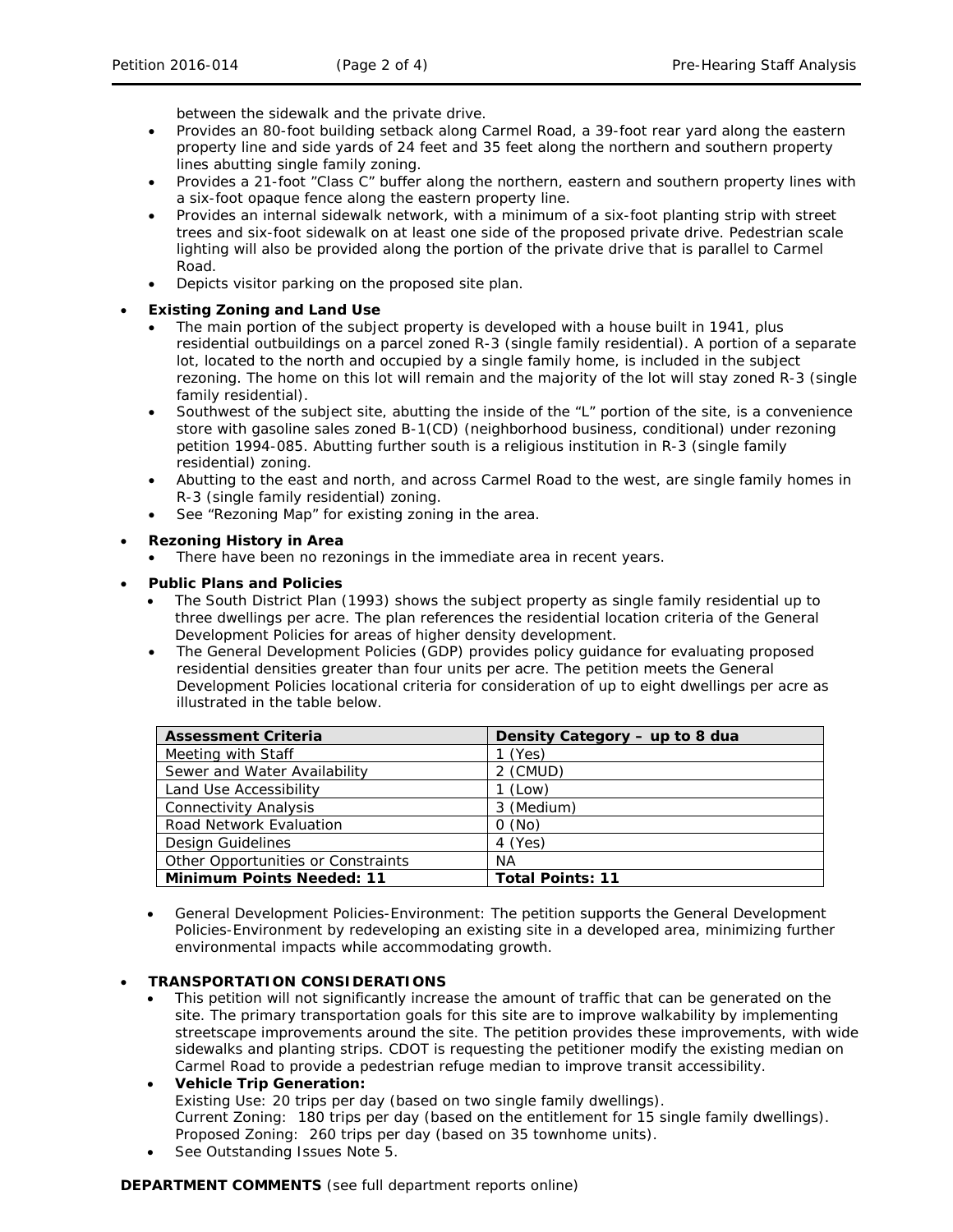- **Charlotte Area Transit System:** No issues.
- **Charlotte Department of Neighborhood & Business Services:** No issues.
- **Charlotte Department of Solid Waste Services:** See Outstanding Issues, Note 2.
- **Charlotte Fire Department:** See Advisory Comments, Note 10.
- **Charlotte-Mecklenburg Schools:** The development allowed under the existing zoning would generate two students, while the development allowed under the proposed zoning will produce three students. Therefore, the net change in the number of students generated from existing zoning to proposed zoning is one student. The proposed development is not projected to increase the school utilization (without mobile classroom units) compared to the existing conditions for Smithfield Elementary (93%), Quail Hollow Middle (83%) or South Mecklenburg High (142%).
- **Charlotte-Mecklenburg Storm Water Services:** No issues.
- **Charlotte Water:** See Advisory Comments, Note 11.
- **Engineering and Property Management:** See Advisory Comments Note 12.
- **Mecklenburg County Land Use and Environmental Services Agency:** No issues.
- **Mecklenburg County Parks and Recreation Department:** No issues.

## **OUTSTANDING ISSUES**

**Site and Building Design** 

- 1. Amend the Parking note under Site Development Data to commit to a minimum number of visitor parking spaces.
- 2. Indicate potential location for dumpster/compactor with appropriate access and turnaround design and remove the second sentence of Note 4i as townhomes do not qualify for City garbage service.
- 3. Delete the "entry monument" from the site plan as it will need to be permitted separately.
- 4. Add the following to Note 4, Architectural Standards.
	- a) To provide privacy, all residential entrances within 15 feet of the sidewalk shall be raised from the average sidewalk grade a minimum of 24 inches.
	- b) Pitched roofs, if provided, shall be symmetrically sloped no less than 5:12, except that roofs for porches and attached sheds may be no less than 2:12. (Note: This standard is to provide desirable architectural proportions to the as a whole.)
	- c) Usable porches and stoops shall form a predominate element of the building design and be located on the front and/or side of the building. Usable front porches shall be covered and at least six feet deep. Stoops and entry-level porches may be covered but not be enclosed.
	- d) All corner/end units that face a public or private street shall have a porch or stoop that wraps a portion of the front and side of the unit or provide blank wall provisions that limit the maximum blank wall expanse to ten feet on all building levels.
	- e) Garage doors visible from public or private streets shall minimize the visual impact by providing a setback of a minimum 12 inches from the front wall plane and additional architectural treatments such as transparent windows or projecting elements over the garage door opening.
	- f) Sidewalks shall be provided to connect all residential entrances to sidewalks along public and private streets.
	- g) Townhouse buildings shall be limited to five units or less.
- 5. Modify the southern end of the existing Carmel Road median to provide a pedestrian refuge island.

# **REQUESTED TECHNICAL REVISIONS**

#### Site and Building Design

- 6. Amend Maximum Building Height under Site Development Data to change "or 40 feet" to "not to exceed 40 feet."
- 7. Amend the site data table on sheet RZ-1 to reflect the setbacks and yards depicted.
- 8. Amend the site data table to remove the following: "total number of units allowed: 8 / ac."
- 9. Amend the "Access" depicted on sheet RZ-1 to more closely reflect the proposed drive location.

# **ADVISORY COMMENTS**

- 10. Ensure that the site is compliant with New/Shell Building Requirements sections A and B of the Charlotte Fire Plan Review Guidelines.
- 11. Charlotte Water has water system availability via the existing 12-inch water main located along Carmel Road and sewer system availability via the existing 8-inch gravity sewer mains located on the northwest corner of parcel 211-411-13 and along Carmel Road.